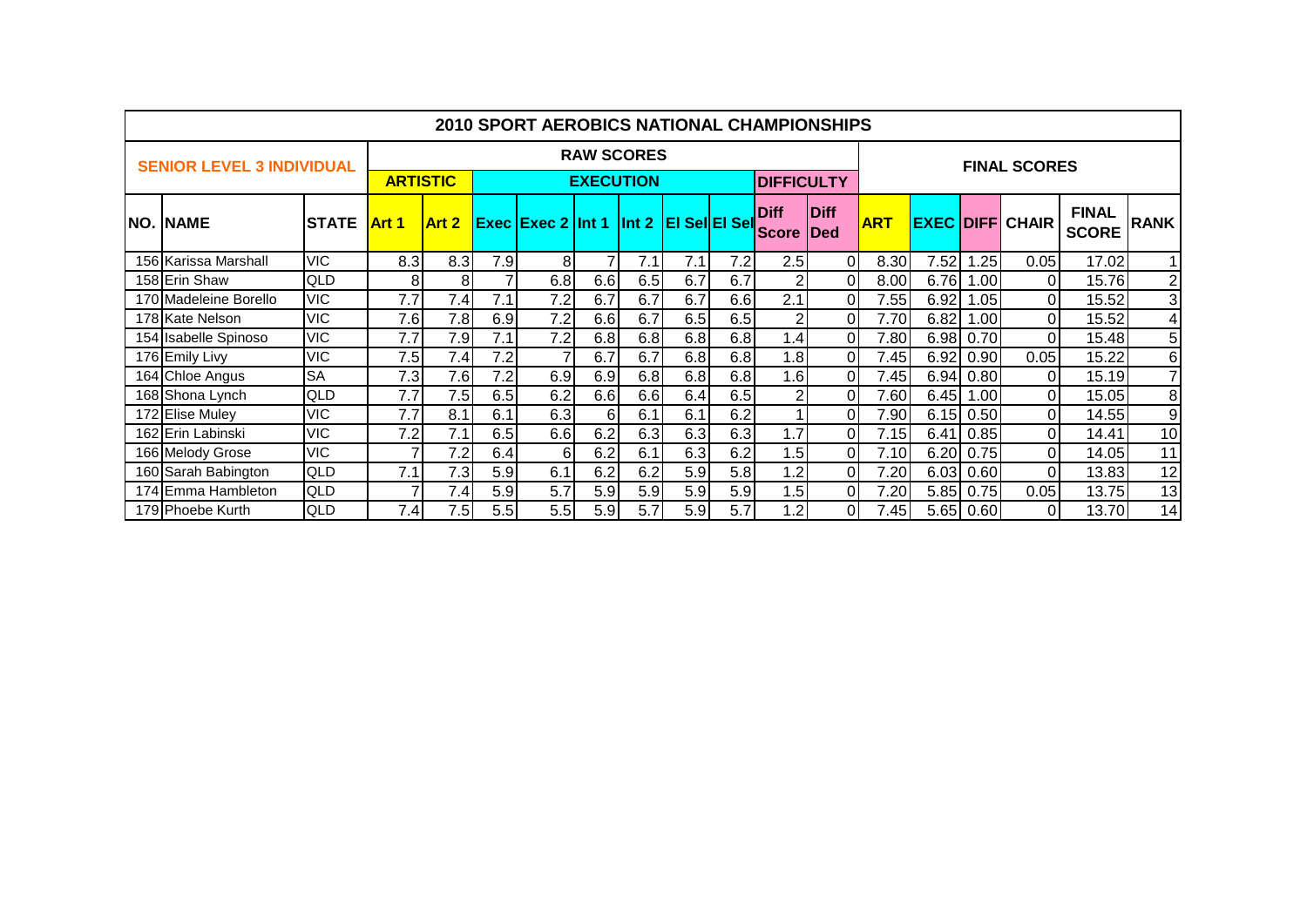| <b>2010 SPORT AEROBICS NATIONAL CHAMPIONSHIPS</b> |                                  |                         |                |                  |                   |                  |                |                |                              |                     |      |             |                |                              |                         |
|---------------------------------------------------|----------------------------------|-------------------------|----------------|------------------|-------------------|------------------|----------------|----------------|------------------------------|---------------------|------|-------------|----------------|------------------------------|-------------------------|
|                                                   | <b>JUNIOR LEVEL 1 INDIVIDUAL</b> |                         |                |                  | <b>RAW SCORES</b> |                  |                |                |                              | <b>FINAL SCORES</b> |      |             |                |                              |                         |
|                                                   |                                  | <b>ARTISTIC</b>         |                |                  |                   | <b>EXECUTION</b> |                |                |                              |                     |      |             |                |                              |                         |
| INO.                                              | <b>NAME</b>                      | <b>STATE</b>            | Art 1          | Art <sub>2</sub> | Exec 1            | Exec 2 Int 1     |                | $\ln t$ 2      | <b>EI Sel 1 EI Sel 2 ART</b> |                     |      | <b>EXEC</b> | <b>CHAIR</b>   | <b>FINAL</b><br><b>SCORE</b> | <b>RANK</b>             |
|                                                   | 141 Courtney Larwood             | <b>SA</b>               | 8.8            | 8.4              | 7                 | 7                | 7.5            | 7.3            | 7.5                          | 7.4                 | 8.60 | 7.21        | 0              | 15.81                        | $\mathbf{1}$            |
|                                                   | 151 Casey Lock                   | <b>SA</b>               | 8.6            | 8.3              | $\overline{7.2}$  | $\overline{7.4}$ | 7.4            | $\overline{7}$ | 7.4                          | 7.1                 | 8.45 | 7.26        | $\mathbf 0$    | 15.71                        | $\overline{2}$          |
|                                                   | 139 Kiera Hajek                  | <b>NSW</b>              | 8.6            | 8.3              | 7.1               | 7.2              | $\overline{7}$ | 6.9            | 7.3                          | $\overline{7}$      | 8.45 | 7.09        | $\Omega$       | 15.54                        | $\overline{3}$          |
|                                                   | 135 Kirra Beacom                 | <b>VIC</b>              | 8.7            | 8.6              | 6.7               | 6.6              | $\overline{7}$ | 6.8            | 7.2                          | 6.9                 | 8.65 | 6.81        | 0.05           | 15.41                        | $\overline{\mathbf{4}}$ |
|                                                   | 143 Amelia Caldwell              | QLD                     | 8.8            | 8.4              | 6.6               | 6.7              | 6.9            | 6.6            | 6.9                          | 6.8                 | 8.60 | 6.72        | $\Omega$       | 15.32                        | $\overline{5}$          |
| 121                                               | Jasmine Fisher                   | <b>NSW</b>              | 8.4            | 8.4              | 6.8               | 6.6              | 7.2            | 6.8            | 7.4                          | $\overline{7}$      | 8.40 | 6.89        | 0              | 15.29                        | $\overline{6}$          |
|                                                   | 99 Katie Wilson                  | QLD                     | 8              | 8.4              | 6.8               | 7.1              | 7.5            | 7.2            | 7                            | 6.7                 | 8.20 | 7.05        | 0              | 15.25                        | $\overline{7}$          |
| 131                                               | Diane Culhane                    | <b>NSW</b>              | 8              | 7.6              | $\overline{7.3}$  | 7.3              | 7.4            | 7.4            | 7.8                          | 7.9                 | 7.80 | 7.44        | 0              | 15.24                        | $\overline{8}$          |
| 117                                               | <b>Teesha Angus</b>              | <b>SA</b>               | 8.5            | 8.2              | $\overline{7}$    | 6.6              | 7              | 6.8            | $\overline{7.2}$             | 7                   | 8.35 | 6.89        | 0              | 15.24                        | $\overline{9}$          |
| 10 <sup>1</sup>                                   | Monique Federico                 | <b>VIC</b>              | 8.3            | 8.2              | 6.3               | 6.7              | 7.2            | 6.5            | 7.2                          | 6.8                 | 8.25 | 6.71        | $\mathbf{0}$   | 14.96                        | 10                      |
|                                                   | 149 Chloe Veitch                 | VIC                     | 8.5            | 8.3              | 6.2               | 6.6              | 6.3            | 6.5            | 6.5                          | 6.5                 | 8.40 | 6.42        | $\Omega$       | 14.82                        | $\overline{11}$         |
|                                                   | 153 Jessica Williams             | QLD                     | 8.4            | 8.2              | 6.5               | 6.3              | 6.8            | 6.7            | 6.2                          | 6.2                 | 8.30 | 6.47        | 0.05           | 14.72                        | $\overline{12}$         |
|                                                   | 129 Georgia McKay                | <b>VIC</b>              | 8.5            | 8.2              | 6                 | 6.4              | 6.2            | 6.1            | 6.2                          | 6.1                 | 8.35 | 6.18        | 0.05           | 14.48                        | 13                      |
|                                                   | 103 Victoria Rigg                | <b>NSW</b>              | 8.1            | 8.2              | $\overline{5.8}$  | 6.2              | 6.5            | 6.4            | 6.8                          | 6.5                 | 8.15 | 6.27        | $\Omega$       | 14.42                        | $\overline{14}$         |
| 111                                               | Imogen Clark                     | QLD                     | 8.3            | 8.2              | 6                 | $\overline{5.8}$ | 6.5            | 6.3            | 6.2                          | 6                   | 8.25 | 6.09        | $\Omega$       | 14.34                        | $\overline{15}$         |
|                                                   | 115 Grace Rosato                 | QLD                     | 8              | 7.8              | 6.3               | $6\phantom{1}6$  | 6.6            | 6.4            | 6                            | 5.9                 | 7.90 | 6.22        | 0              | 14.12                        | $\overline{16}$         |
| 147                                               | Olivia LaSelva                   | $\overline{\text{VIC}}$ | 8.2            | 8                | $\overline{5.7}$  | 5.8              | 6.3            | 6.3            | 6.1                          | 6.3                 | 8.10 | 6.01        | 0              | 14.11                        | 17                      |
| 137                                               | Olivia Irwin                     | QLD                     | 8.3            | 8.1              | 5.4               | 5.6              | 6.3            | 6.3            | 6.2                          | 6                   | 8.20 | 5.86        | 0              | 14.06                        | $\overline{18}$         |
| 123                                               | Olivia Fitzpatrick               | <b>WA</b>               | 7.9            | $\overline{7.8}$ | 6                 | 5.9              | 6.4            | 6.5            | 6                            | 6.2                 | 7.85 | 6.13        | $\Omega$       | 13.98                        | 19                      |
| 105                                               | <b>Harriet Beucker</b>           | <b>NSW</b>              | 8.3            | 8                | 5.4               | 5.6              | 6.5            | 6.3            | 6                            | 6.1                 | 8.15 | 5.88        | 0.05           | 13.98                        | $\overline{20}$         |
|                                                   | 133 Kira Skillern                | <b>QLD</b>              | 8.4            | 8.2              | $\overline{5.3}$  | 5.4              | 6.1            | 6              | 5.8                          | 5.9                 | 8.30 | 5.66        | $\Omega$       | 13.96                        | $\overline{21}$         |
|                                                   | 113 Amira Hatoum                 | <b>NSW</b>              | 7.9            | 7.9              | 5.8               | 5.4              | 6.4            | 6.3            | 6                            | 5.9                 | 7.90 | 5.90        | $\overline{0}$ | 13.80                        | $\overline{22}$         |
|                                                   | 145 Kate Spiden                  | <b>VIC</b>              | 7.9            | 8.1              | $\overline{5.3}$  | 5.6              | 6.2            | 6.1            | 6                            | 6                   | 8.00 | 5.77        | 0              | 13.77                        | $\overline{23}$         |
| 127                                               | Olivia Hill                      | <b>NSW</b>              | 8              | 7.9              | 5.8               | 5.6              | 6              | 5.9            | 5.8                          | 5.9                 | 7.95 | 5.81        | 0              | 13.76                        | $\overline{24}$         |
| 119                                               | Caitlin Hooper                   | <b>VIC</b>              | 8              | 8                | 5.3               | 5.7              | 6.3            | 6              | 6                            | 5.9                 | 8.00 | 5.79        | 0.05           | 13.74                        | $\overline{25}$         |
| 109                                               | Georgia Stilianesis              | <b>NSW</b>              | 7.7            | 7.8              | 5.2               | $\overline{5.7}$ | 6              | 6.2            | 6                            | 6.1                 | 7.75 | 5.77        | 0              | 13.52                        | $\overline{26}$         |
| 407                                               | Victoria Hill                    | <b>VIC</b>              | $\pmb{\Theta}$ |                  | $\pmb{\Theta}$    |                  | $\pmb{0}$      |                | $\pmb{0}$                    |                     | 0.00 | 0.00        | $\pmb{0}$      | 0.00                         | $\overline{27}$         |
|                                                   | <b>125 Deanna Andronis</b>       | <b>VIC</b>              | $\theta$       |                  | $\pmb{0}$         |                  | $\pmb{\Theta}$ |                | 0                            |                     | 0.00 | 0.00        | $\theta$       | 0.00                         | $\overline{27}$         |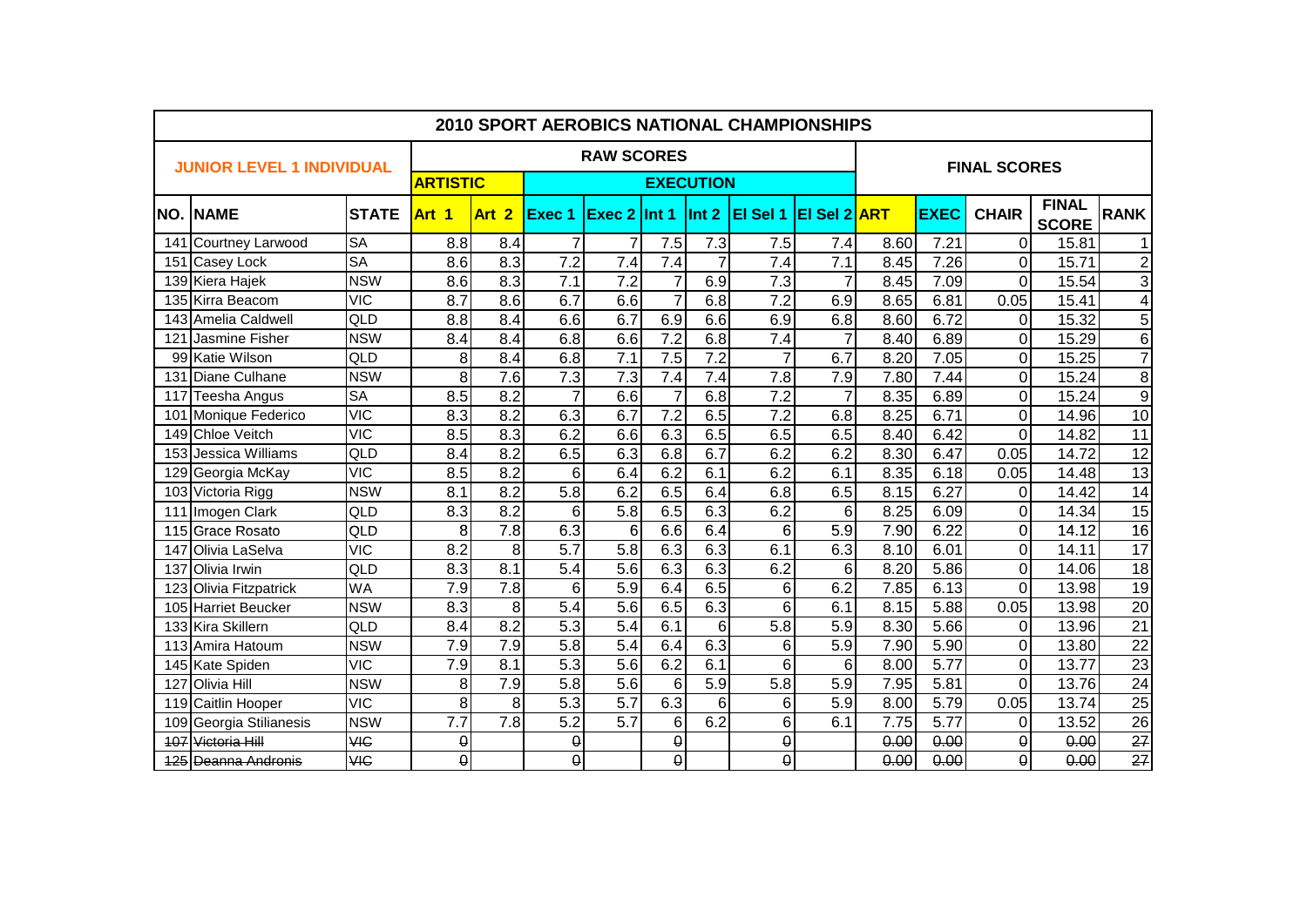|      | 2010 SPORT AEROBICS NATIONAL CHAMPIONSHIPS |              |                  |                  |                   |                     |                |                |                  |                     |                   |             |                |                              |                 |  |  |
|------|--------------------------------------------|--------------|------------------|------------------|-------------------|---------------------|----------------|----------------|------------------|---------------------|-------------------|-------------|----------------|------------------------------|-----------------|--|--|
|      | <b>INTERMEDIATE LEVEL 2 INDIVIDUAL</b>     |              |                  |                  | <b>RAW SCORES</b> | <b>FINAL SCORES</b> |                |                |                  |                     |                   |             |                |                              |                 |  |  |
|      |                                            |              | <b>ARTISTIC</b>  |                  | <b>EXECUTION</b>  |                     |                |                |                  |                     |                   |             |                |                              |                 |  |  |
| INO. | <b>INAME</b>                               | <b>STATE</b> | Art 1            | Art 2            | <b>Exec 1</b>     | <b>Exec 2 Int 1</b> |                | $\ln t$ 2      | El Sel 1         | <b>EI Sel 2 ART</b> |                   | <b>EXEC</b> | <b>CHAIR</b>   | <b>FINAL</b><br><b>SCORE</b> | <b>RANK</b>     |  |  |
|      | 132 Zhian Smoel                            | <b>VIC</b>   | 7.7              | 7.9              | 7.8               | 7.9                 | $\overline{7}$ | $\overline{7}$ | 7.1              | 7.1                 | 7.80              | 7.45        | $\Omega$       | 15.25                        | 1               |  |  |
|      | 150 Alexandra Ratcliffe                    | <b>NSW</b>   | 8.1              | 8.2              | 7.2               | 6.9                 | 6.8            | 6.8            | 6.8              | 6.8                 | 8.15              | 6.93        | $\overline{0}$ | 15.08                        | $\frac{2}{3}$   |  |  |
|      | 136 Monique Browne                         | <b>VIC</b>   | 8                | 8                | 7.3               | 7.1                 | 6.8            | 6.9            | 6.7              | 6.6                 | 8.00              | 6.99        | $\overline{0}$ | 14.99                        |                 |  |  |
|      | 148 Julianna Ivanka                        | <b>VIC</b>   | 7.7              | 7.9              | 7.2               | 7.4                 | 6.7            | 6.8            | 6.7              | 6.7                 | 7.80              | 7.02        | $\overline{0}$ | 14.82                        | $\overline{4}$  |  |  |
|      | 116 Chloe Taylor                           | VIC          | 7.9              | 7.9              | 6.8               | $\overline{7}$      | 6.7            | 6.7            | 6.7              | 6.8                 | 7.90              | 6.81        | $\Omega$       | 14.71                        | $\overline{5}$  |  |  |
|      | 146 Jasmine Friedrichsen                   | VIC          | 7.8              | 7.9              | 6.7               | 6.9                 | 6.7            | 6.7            | 6.6              | 6.5                 | 7.85              | 6.72        | $\overline{0}$ | 14.57                        | $\overline{6}$  |  |  |
|      | 106 Tammy Dennis                           | <b>SA</b>    | 7.4              | 7.6              | $\overline{7.2}$  | $\overline{7}$      | 6.9            | 6.8            | 6.8              | 6.8                 | 7.50              | 6.97        | $\overline{0}$ | 14.47                        | $\overline{7}$  |  |  |
|      | 110 Sarah Gallagher                        | <b>NSW</b>   | 7.4              | 7.5              | 7.2               | $\overline{7}$      | 6.7            | 6.7            |                  | 7.1                 | $\overline{7.45}$ | 6.97        | $\overline{0}$ | 14.42                        | $\overline{8}$  |  |  |
|      | 128 Lotte Clifford                         | VIC          | $\overline{7.6}$ | $\overline{7.7}$ | 6.9               | $\overline{7}$      | 6.6            | 6.6            | 6.3              | 6.4                 | 7.65              | 6.73        | $\Omega$       | 14.38                        | $\overline{9}$  |  |  |
|      | 138 Elizabeth Hogarth                      | QLD          | 7.9              | 7.5              | 6.7               | 6.9                 | 6.3            | 6.4            | 6.6              | 6.6                 | 7.70              | 6.63        | $\Omega$       | 14.33                        | 10              |  |  |
|      | 112 Stefanie Hodson                        | <b>WA</b>    | 7.5              | $\overline{7.3}$ | 7.4               | 7.5                 | 6.5            | 6.4            | 6.3              | 6.3                 | 7.40              | 6.92        | $\overline{0}$ | 14.32                        | 11              |  |  |
|      | 118 Kristie Loidl                          | <b>VIC</b>   | 7.6              | 7.6              | 7                 | 7                   | 6.3            | 6.4            | 6.5              | 6.4                 | 7.60              | 6.70        | 0.1            | 14.20                        | 12              |  |  |
|      | 114 Mikayla Sullivan                       | <b>NSW</b>   | $\overline{7.3}$ | $\overline{7}$   | 7.5               | 7.2                 | 6.5            | 6.4            | 6.9              | 6.9                 | 7.15              | 6.99        | $\Omega$       | 14.14                        | 13              |  |  |
|      | 108 Ebony Taulaga                          | <b>NSW</b>   | $\overline{7.2}$ | $\overline{7.1}$ | 7.1               | $\overline{7.3}$    | 6.7            | 6.6            | 6.8              | 6.9                 | 7.15              | 6.97        | $\Omega$       | 14.12                        | 14              |  |  |
|      | 102 Rachel Tam                             | <b>NSW</b>   | 7.6              | $\overline{7.4}$ | 6.8               | 6.6                 | 6.5            | 6.5            | 6.5              | 6.5                 | 7.50              | 6.60        | $\overline{0}$ | 14.10                        | 15              |  |  |
|      | 144 Shannon Jackson                        | QLD          | 7.5              | 7.6              | 6.4               | 6.7                 | 6.5            | 6.4            | 6.7              | 6.7                 | 7.55              | 6.55        | 0.05           | 14.05                        | 16              |  |  |
|      | 122 Isabella Fowler                        | <b>VIC</b>   | 7.6              | $\overline{7.4}$ | 6.5               | 6.8                 | 6.6            | 6.6            | 6.2              | 6.4                 | 7.50              | 6.57        | 0.05           | 14.02                        | $\overline{17}$ |  |  |
|      | 134 Katja Prince                           | <b>WA</b>    | $\overline{7.8}$ | 7.5              | 6.6               | 6.6                 | 6.1            | 6.1            | 6                | 6                   | 7.65              | 6.33        | $\overline{0}$ | 13.98                        | $\overline{18}$ |  |  |
|      | 152 Rebecca Stuart                         | QLD          | 8                | 7.9              | 6                 | 5.9                 | 5.9            | 6              | 6.3              | 6.3                 | 7.95              | 6.02        | $\overline{0}$ | 13.97                        | 19              |  |  |
| 126  | Jarra Somerville                           | <b>WA</b>    | $\overline{7.3}$ | 7.5              | 6.5               | 6.8                 | 6.4            | 6.4            | $\overline{5.8}$ | $\overline{5.7}$    | 7.40              | 6.40        | $\overline{0}$ | 13.80                        | $\overline{20}$ |  |  |
|      | 120 Aimee Berriman                         | <b>NSW</b>   | 7.1              | 7.1              | 6.9               | 6.8                 | 6.3            | 6.3            | 6.6              | 6.6                 | 7.10              | 6.64        | $\overline{0}$ | 13.74                        | $\overline{21}$ |  |  |
|      | 104 Tiarna Martin-Durrington               | <b>NSW</b>   | 6.9              | $\overline{7}$   | 6.9               | 6.9                 | 6.7            | 6.6            | 6.6              | 6.5                 | 6.95              | 6.76        | $\overline{0}$ | 13.71                        | $\overline{22}$ |  |  |
|      | 140 Lauren Jenkins                         | <b>NSW</b>   |                  | 7.4              | 6.7               | 6.6                 | 6.3            | 6.2            | 6.5              | 6.5                 | 7.20              | 6.50        | $\overline{0}$ | 13.70                        | 23              |  |  |
|      | 130 Jessie Henricks                        | QLD          | 7.6              | 7.4              | 5.8               | 6                   | 6.5            | 6.5            | 6.3              | 6.3                 | 7.50              | 6.16        | $\overline{0}$ | 13.66                        | $\overline{24}$ |  |  |
| 100  | <b>Tarni Underhill</b>                     | QLD          | 7.3              | 7.1              | 6.6               | 6.7                 | 6.3            | 6.2            | 6.2              | 6.1                 | 7.20              | 6.43        | $\overline{0}$ | 13.63                        | 25              |  |  |
|      | 124 Ellen Murphy                           | QLD          | 7.5              | 7.4              | 6.3               | 6.4                 | 6.1            | 6              | 6                | 6                   | 7.45              | 6.19        | 0.05           | 13.59                        | 26              |  |  |
|      | 142 Emma Bruce                             | <b>SA</b>    | $\overline{7}$   | 6.9              | 6.5               | 6.5                 | 6.5            | 6.5            | 6.7              | 6.7                 | 6.95              | 6.54        | $\overline{0}$ | 13.49                        | 27              |  |  |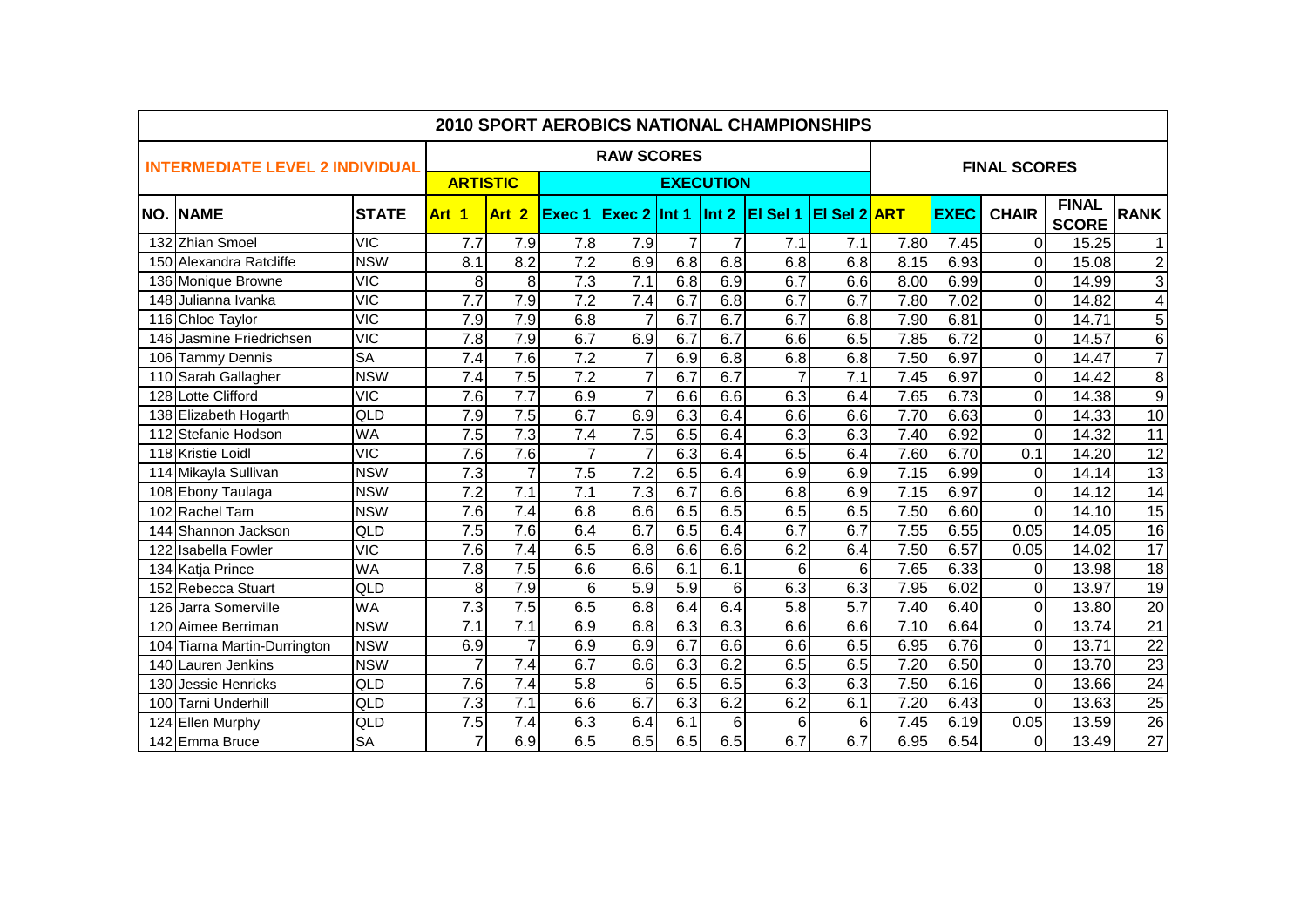|      | <b>2010 SPORT AEROBICS NATIONAL CHAMPIONSHIPS</b> |              |                 |                                       |                   |                     |                  |       |                  |                     |      |             |              |                              |                         |
|------|---------------------------------------------------|--------------|-----------------|---------------------------------------|-------------------|---------------------|------------------|-------|------------------|---------------------|------|-------------|--------------|------------------------------|-------------------------|
|      | <b>JUNIOR LEVEL 2 PAIR</b>                        |              |                 |                                       | <b>RAW SCORES</b> | <b>FINAL SCORES</b> |                  |       |                  |                     |      |             |              |                              |                         |
|      |                                                   |              | <b>ARTISTIC</b> |                                       |                   |                     | <b>EXECUTION</b> |       |                  |                     |      |             |              |                              |                         |
| INO. | <b>NAME</b>                                       | <b>STATE</b> | Art 1           | $\overline{\mathbf{2}}$<br><b>Art</b> | Exec 1            | <b>Exec 2 Int 1</b> |                  | Int 2 | <b>IEI Sel 1</b> | <b>EI Sel 2 ART</b> |      | <b>EXEC</b> | <b>CHAIR</b> | <b>FINAL</b><br><b>SCORE</b> | <b>RANK</b>             |
| 155  | <b>Kira Stray</b><br>Alexandra Tree               | <b>QLD</b>   | 8.5             | 8                                     | 6.1               | 6.1                 | 7.4              | 6.9   | 7.5              | $\overline{7}$      | 8.25 | 6.65        | $\Omega$     | 14.90                        | 11                      |
| 173  | Samantha Bunker<br>Olivia Angell                  | <b>QLD</b>   | 8               | 7.6                                   | 6.7               | 6.2                 | 6.8              | 6.5   | 6.4              | 6.2                 | 7.80 | 6.48        | $\Omega$     | 14.28                        | 2                       |
| 161  | Isabella Delaney<br>Alexandra Garson              | <b>VIC</b>   | 7.9             | 7.8                                   | 5.9               | 6                   | 6.9              | 6.4   | 6.9              | 6.8                 | 7.85 | 6.34        | $\Omega$     | 14.19                        | $\overline{\mathbf{3}}$ |
| 163  | Jessica Cacciagiu<br>Nicole Morley                | <b>NSW</b>   | 7.8             | 7.3                                   | 6.4               | 6.2                 | 6.9              | 6.6   | 6.9              | 6.4                 | 7.55 | 6.51        | $\Omega$     | 14.06                        | 4 <sup>1</sup>          |
| 165  | Molly Howard<br>Kiona Maro-King                   | <b>VIC</b>   | 8.1             | 7.6                                   | 5.8               | 5.5                 | 6.8              | 6.4   | 6.2              | 6.2                 | 7.85 | 6.05        | $\Omega$     | 13.90                        | $5\vert$                |
| 159  | Rebecca Figallo<br>Eliza Lane                     | <b>QLD</b>   | 7.7             | 7.2                                   | 5.7               | 5.7                 | 6.5              | 6.3   | 6.3              | 6.1                 | 7.45 | 6.01        | $\Omega$     | 13.46                        | $6 \mid$                |
| 171  | Jemima Lyons<br>Adele D'Sousa                     | <b>VIC</b>   | 7.7             | 7.4                                   | 5.6               | 5.5                 | 6.4              | 6.1   | 6                | 5.9                 | 7.55 | 5.84        | $\Omega$     | 13.39                        | 7                       |
| 157  | Lilly Ireland<br>Emma Polhill                     | <b>VIC</b>   | 7.2             | 6.9                                   | 5.2               | 5.2                 | 6                | 6     | 5.7              | 5.6                 | 7.05 | 5.53        | $\Omega$     | 12.58                        | 8 <sup>1</sup>          |
| 169  | Sarah Gribbin<br><b>Bronte Evans</b>              | <b>VIC</b>   | 7.5             | 7.2                                   | 4.7               | 4.6                 | 5.5              | 5.7   | 5.5              | 5.6                 | 7.35 | 5.12        | $\Omega$     | 12.47                        | 9                       |
| 167  | Ashlyn Tredinnick<br>Alexia Riotto                | <b>NSW</b>   | 6.9             | 6.9                                   | 5                 | 4.8                 | 6.4              | 5.9   | 6.2              | 5.9                 | 6.90 | 5.51        | 0.5          | 11.91                        | 10 <sub>1</sub>         |